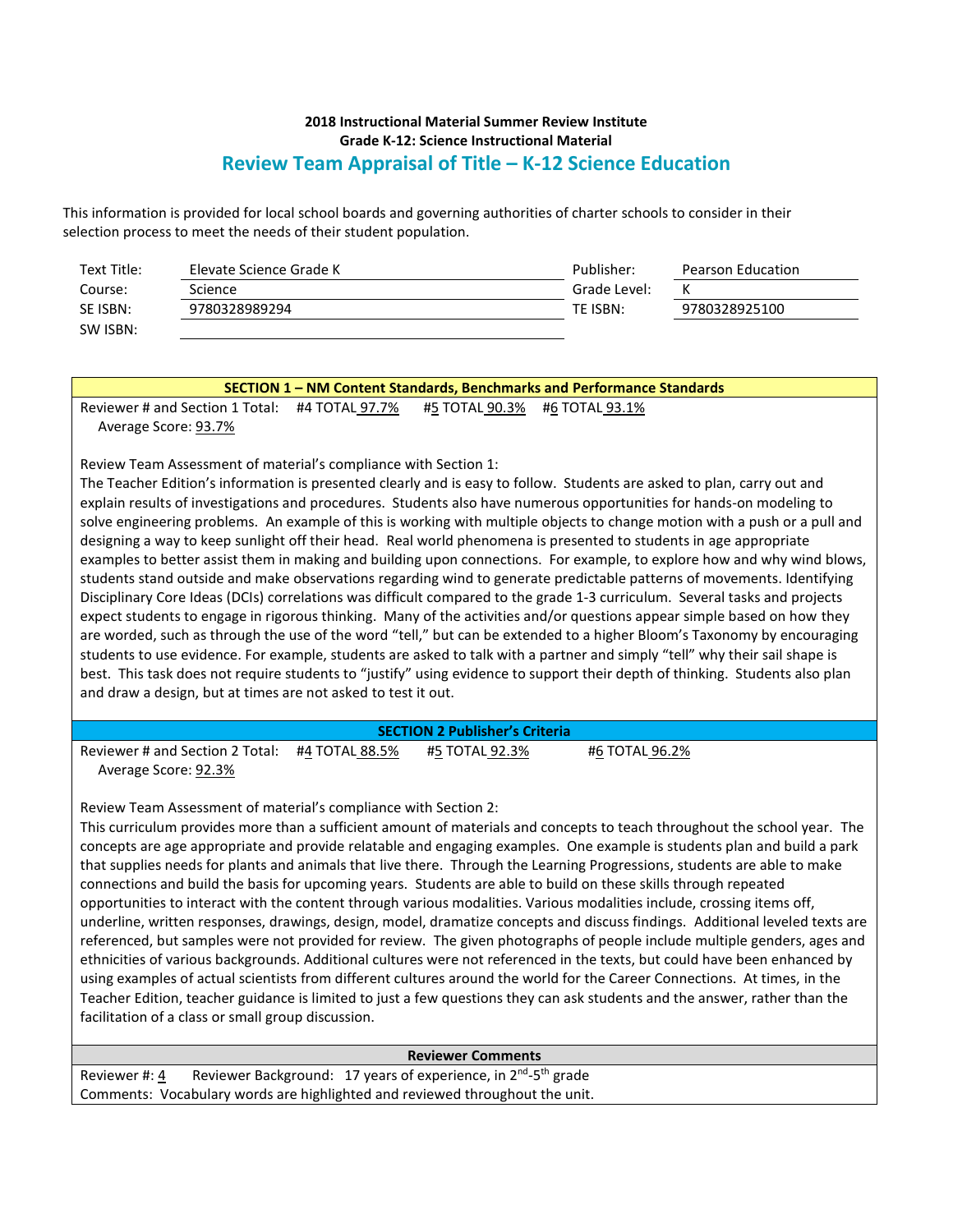Reviewer #: 5 Reviewer Background: 25 years of experience, in 1<sup>st</sup>-5<sup>th</sup> grade Comments: Some tasks required use of higher level thinking skills in order to complete required expectations.

Reviewer #:  $\underline{6}$  Reviewer Background: 7 years of experience, in 4<sup>th</sup> grade Comments: Visuals consist of cartoons and real pictures. At the beginning of each new concepts there are "I can" statements for what students can and should do.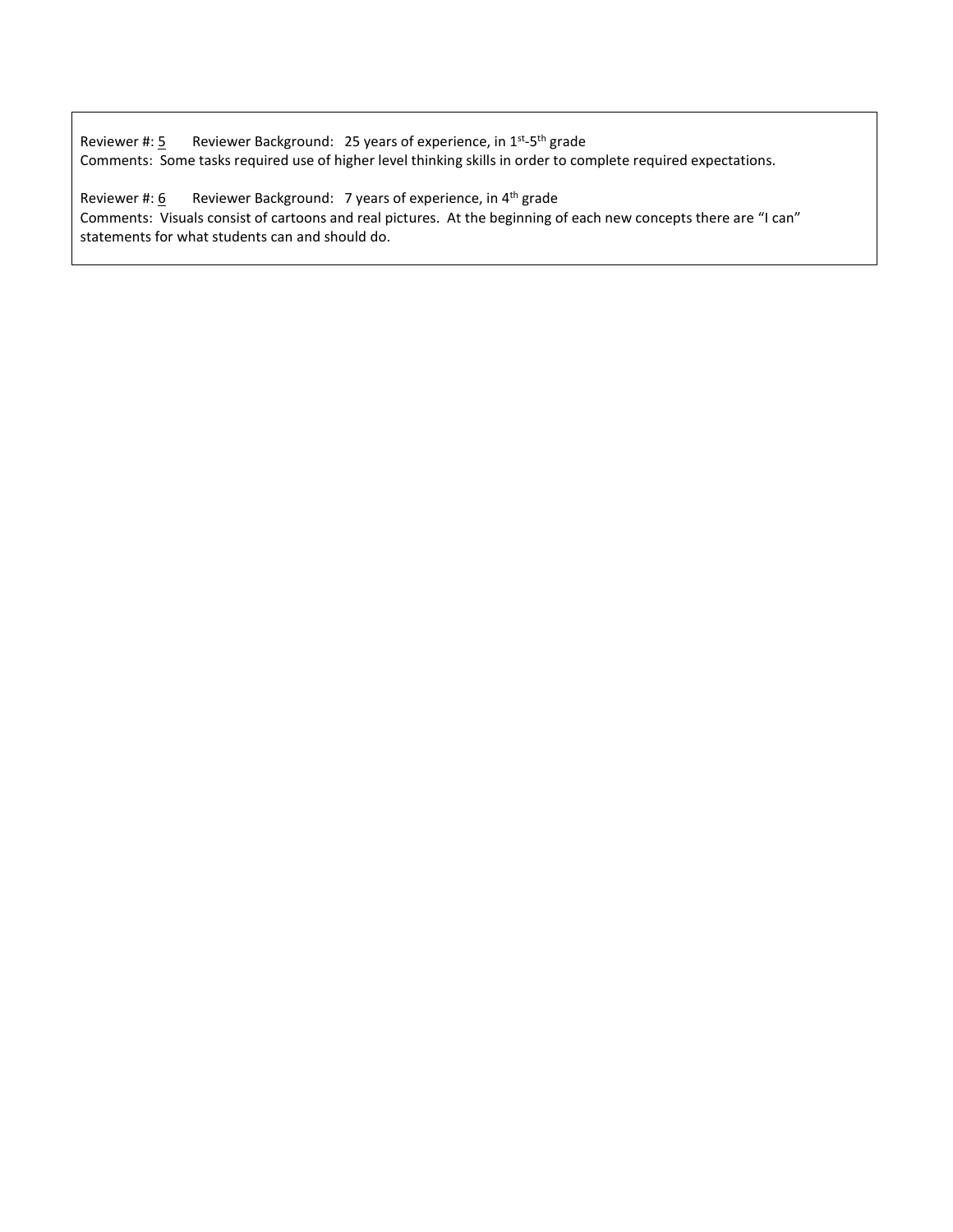This information is provided for local school boards and governing authorities of charter schools to consider in their selection process to meet the needs of their student population.

| Text Title: | Elevate Science Grade 1 | Publisher:   | Pearson Education |
|-------------|-------------------------|--------------|-------------------|
| Course:     | Science                 | Grade Level: |                   |
| SE ISBN:    | 9780328989300           | TE ISBN:     | 9780328949175     |
| SW ISBN:    |                         |              |                   |

| SECTION 1 - NM Content Standards, Benchmarks and Performance Standards                                                       |  |  |  |
|------------------------------------------------------------------------------------------------------------------------------|--|--|--|
| Reviewer # and Section 1 Total: #4 TOTAL 95.6%<br>#5 TOTAL 92.5% #6 TOTAL 90%                                                |  |  |  |
| Average Score: 93%                                                                                                           |  |  |  |
|                                                                                                                              |  |  |  |
| Review Team Assessment of material's compliance with Section 1:                                                              |  |  |  |
| Throughout the curriculum, all of the Disciplinary Core Ideas (DCIs), are evident in both the Teacher Edition and Student    |  |  |  |
| Edition through various tasks and activities with an emphasis of the Cross Cutting Concepts of Patterns. Multiple modality   |  |  |  |
| opportunities for students to express their knowledge and understanding regarding the content are present. Some              |  |  |  |
| examples include: verbal discussions about sound and vibrations, building an instrument from given materials, draw what      |  |  |  |
| you see in the day and night sky and act out something you like to do in your favorite season. Ample opportunities for       |  |  |  |
| students to explore scientific procedures and investigations are given. This gives students the chance to use authentic      |  |  |  |
| vocabulary to make observations, inferences, create a plan, and write their own questions to generate a model. When          |  |  |  |
| conducting an investigation, students can use easily accessible everyday materials such as, seeds, plastic cups, flashlights |  |  |  |
| and balloons. There are some opportunities for students to write, but are limited to short answers, yet they can be          |  |  |  |
| enhanced to increase rigor. Technology is embedded within the curriculum with examples such as videos, interactive           |  |  |  |
| games, and research opportunities. Technology acts as a way to support and enhance the curriculum and given topics. In       |  |  |  |
| the curriculum there is some opportunity for students to increase their level of understanding through Bloom's Taxonomy,     |  |  |  |
| however some tasks are simplified despite the grade and use verbs such as, "put an X or circle," "draw," and "tell."         |  |  |  |
|                                                                                                                              |  |  |  |
| <b>SECTION 2 Publisher's Criteria</b>                                                                                        |  |  |  |
| Reviewer # and Section 2 Total:<br>#4 TOTAL 92.3%<br>#5 TOTAL 96.2% #5 TOTAL 96.2%                                           |  |  |  |

Average Score: 94.9%

Review Team Assessment of material's compliance with Section 2:

This curriculum includes grade level appropriate examples through all of the Learning Progressions with reference to current and future technology. Various forms of assessment are included in the curriculum through the use of multiple choice, short answer explanations, circle or cross out tasks, true/ false statement choice, and investigations. These assessments are both used for formative and summative purposes. The curriculum includes the Error Analysis to assist the teacher in guiding students' understanding and correction of misconceptions. Technology use is present to support teachers and students, it is embedded in the curriculum to supplement the introduction of a new concept or given phenomena. The curriculum needs more specific suggestions on how to aid struggling students with concepts for better understanding to assist teachers in helping students become proficient.

#### **Reviewer Comments**

Reviewer #: 4 Reviewer Background: 17 years of experience, in 2<sup>nd</sup>-5<sup>th</sup> grade Comments: Materials in the curriculum were balanced across the three dimensions and with the reading and writing activities.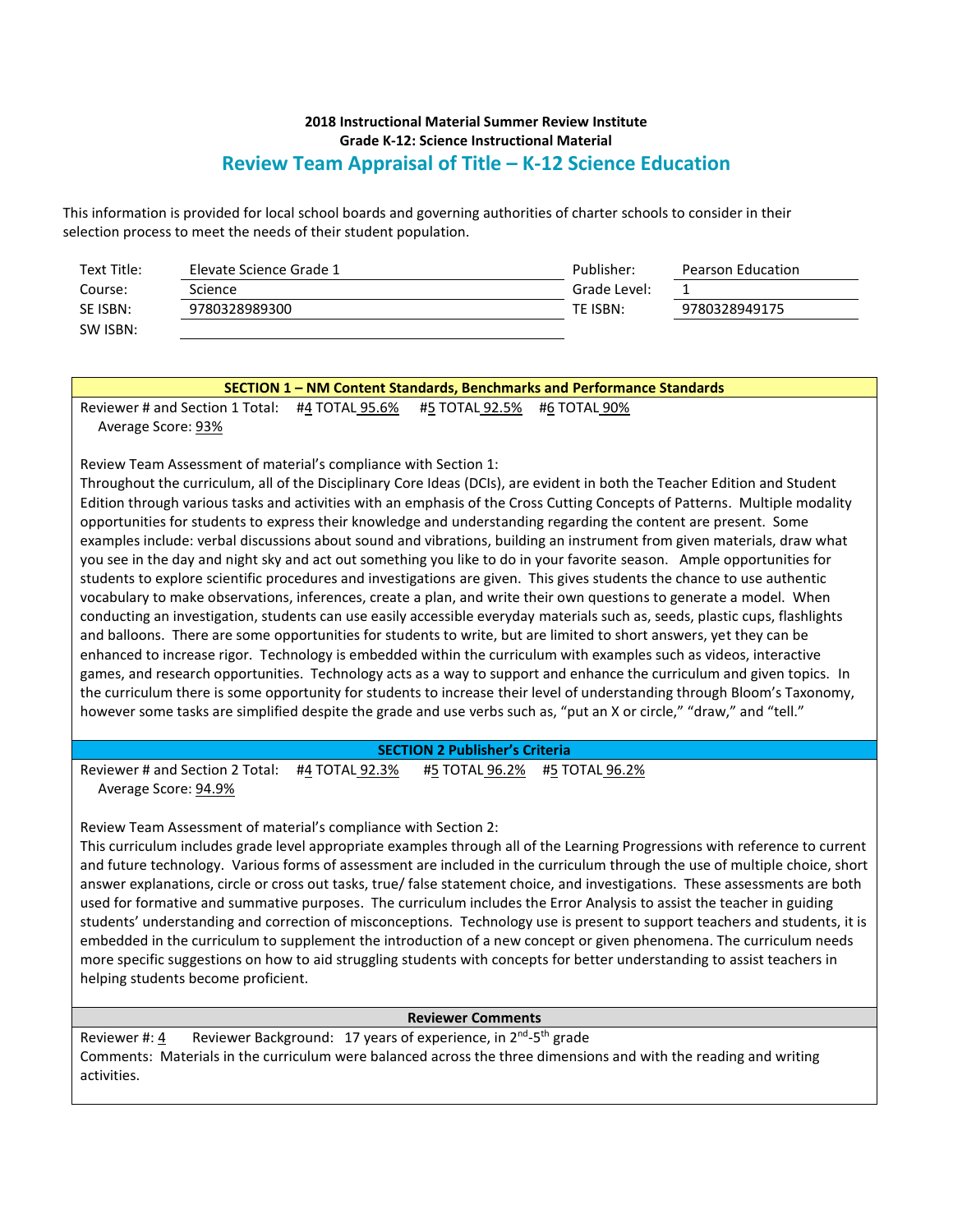Reviewer #: 5 Reviewer Background: 25 years of experience, in 1<sup>st</sup>-5<sup>th</sup> grade Comments: In this curriculum, there was no reference to New Mexico men and women and the advancement of science and technology.

Reviewer #:  $6$  Reviewer Background: 7 years of experience, in 4<sup>th</sup> grade Comments: Includes engaging visuals and "UEningeer IT!" activities for teaching the skill of problem and solution to students through engineering processes. Limited opportunities for students to advance through higher levels of Bloom's Taxonomy due to simplistic language of task such as, "draw," "tell," and "explain."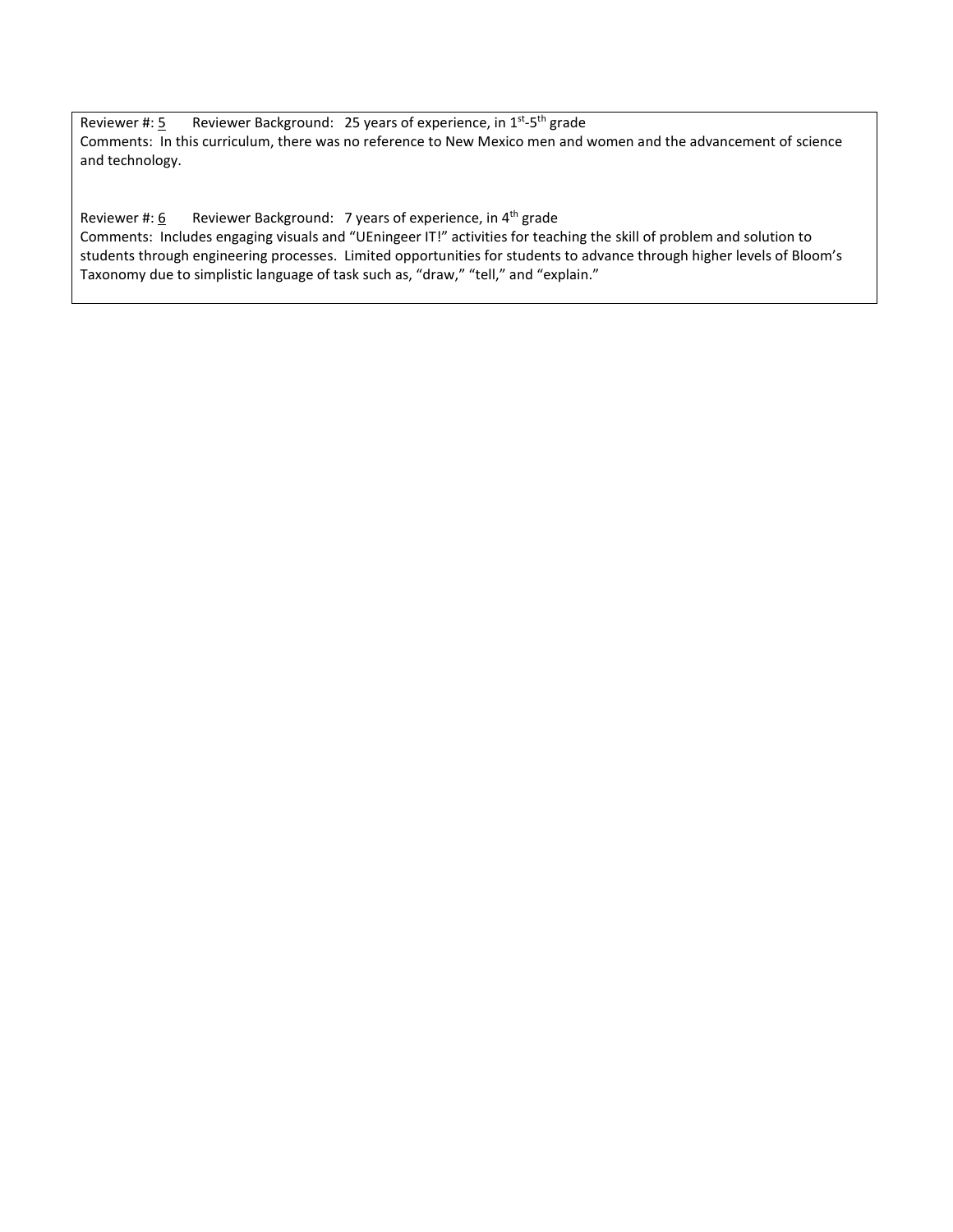This information is provided for local school boards and governing authorities of charter schools to consider in their selection process to meet the needs of their student population.

| Text Title: | Elevate Science Grade 2 | Publisher:   | Pearson Education |
|-------------|-------------------------|--------------|-------------------|
| Course:     | Science                 | Grade Level: |                   |
| SE ISBN:    | 9780328989317           | TE ISBN:     | 9780328949182     |
| SW ISBN:    |                         |              |                   |

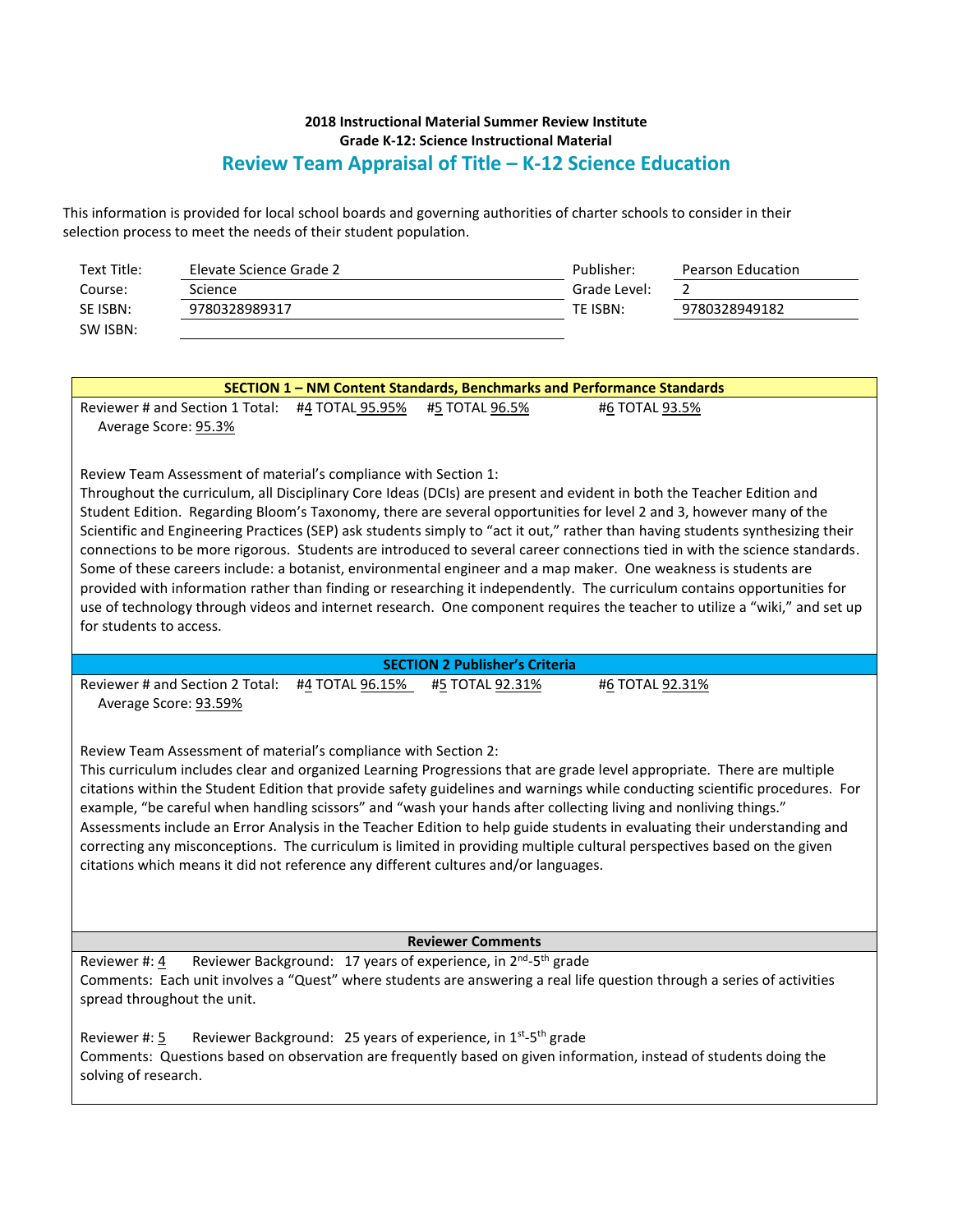| Reviewer #: 6 | Reviewer Background: 7 years of experience, in 4 <sup>th</sup> grade                                                       |
|---------------|----------------------------------------------------------------------------------------------------------------------------|
|               | Comments: Despite opportunity for some tasks to be at a level 2 or 3 of Bloom's, several tasks were simplified and did not |
|               | require higher level thinking or depth of knowledge.                                                                       |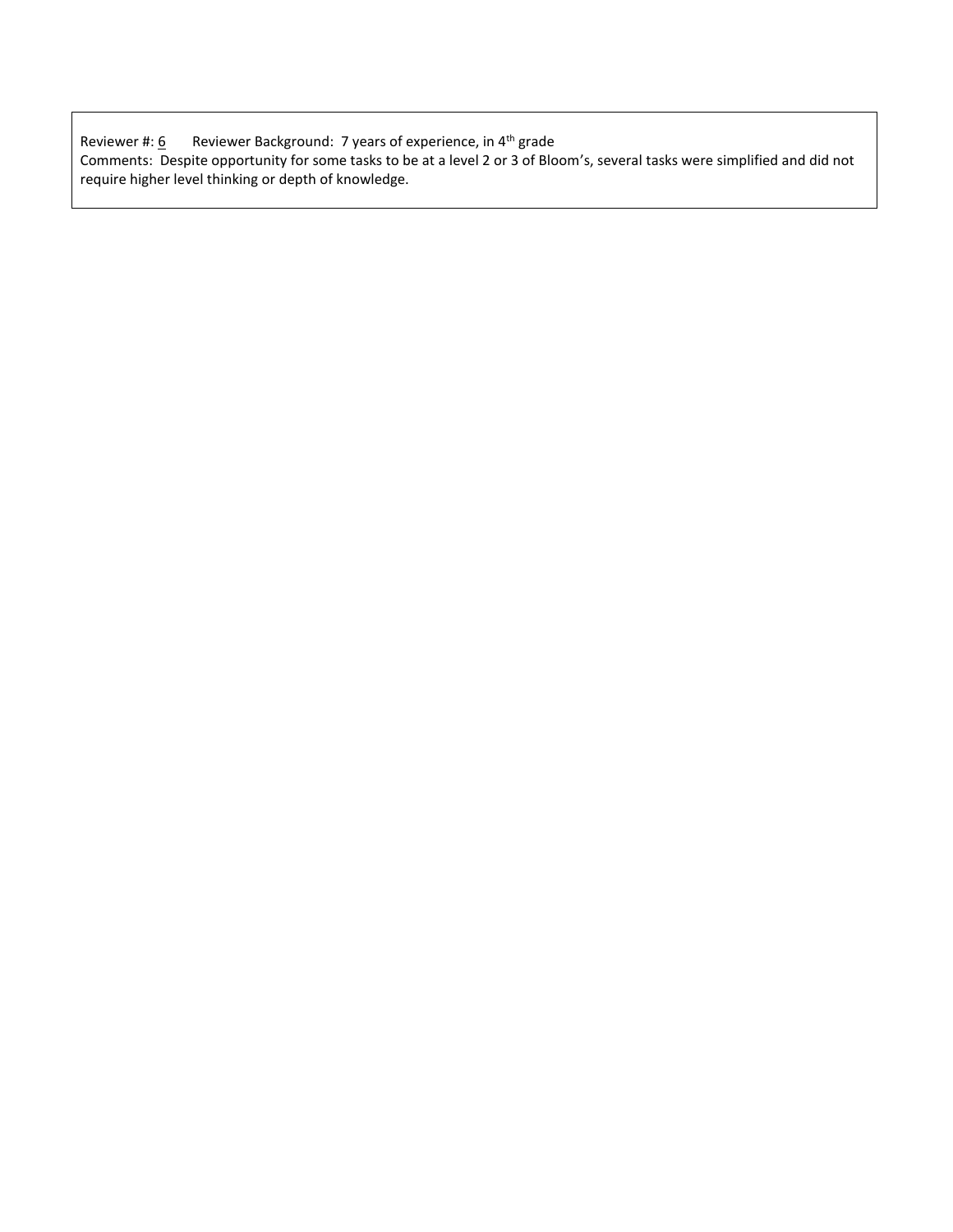This information is provided for local school boards and governing authorities of charter schools to consider in their selection process to meet the needs of their student population.

| Text Title: | Elevate Science Grade 3 | Publisher:   | Pearson Education |
|-------------|-------------------------|--------------|-------------------|
| Course:     | Science                 | Grade Level: |                   |
| SE ISBN:    | 9780328989324           | TE ISBN:     | 9780328949199     |
| SW ISBN:    |                         |              |                   |

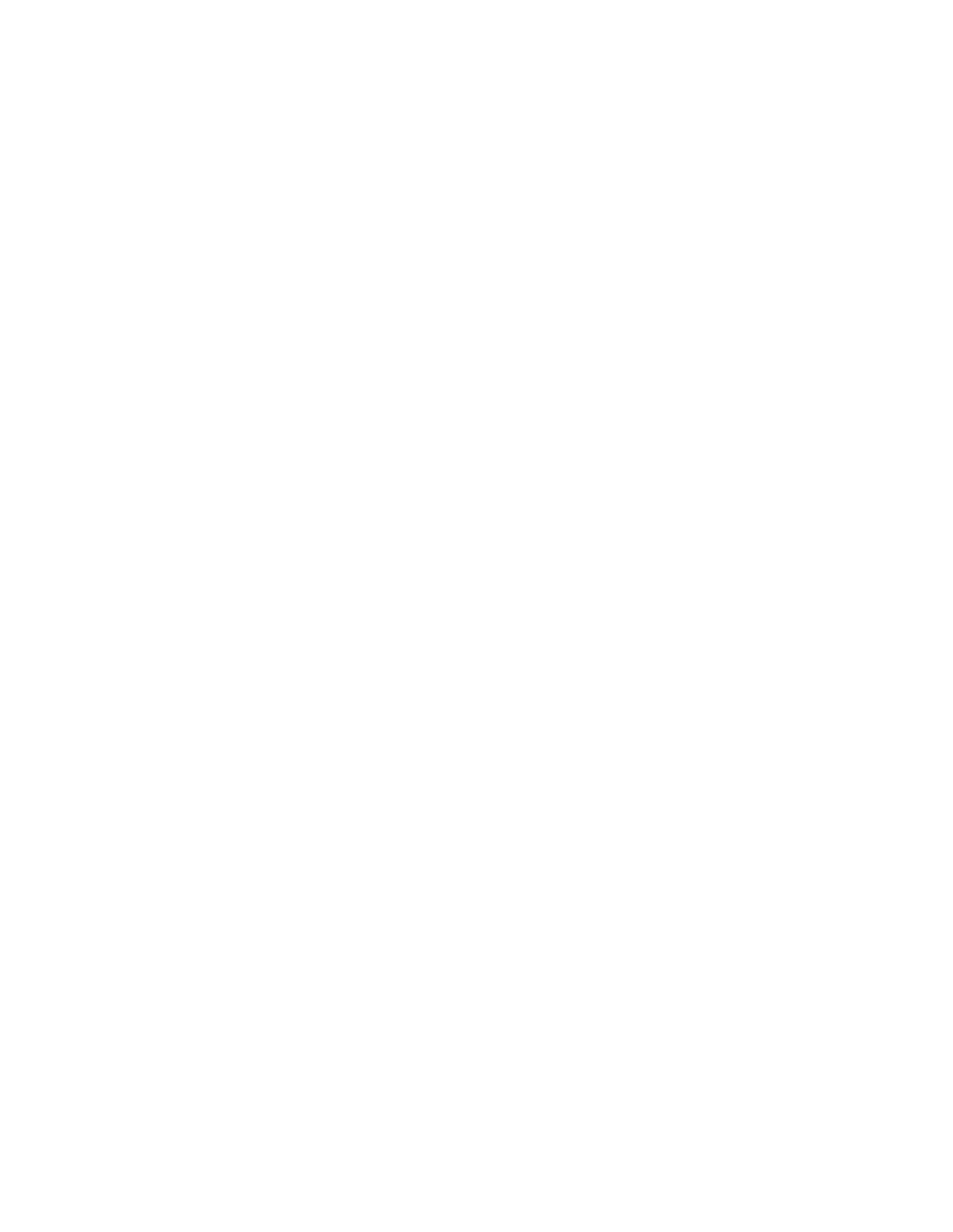This information is provided for local school boards and governing authorities of charter schools to consider in their selection process to meet the needs of their student population.

| Text Title: | Elevate Science Grade 4 | Publisher:   | Pearson Education |
|-------------|-------------------------|--------------|-------------------|
| Course:     | Science                 | Grade Level: | 4                 |
| SE ISBN:    | 9780328989331           | TE ISBN:     | 9780328949205     |
| SW ISBN:    |                         |              |                   |

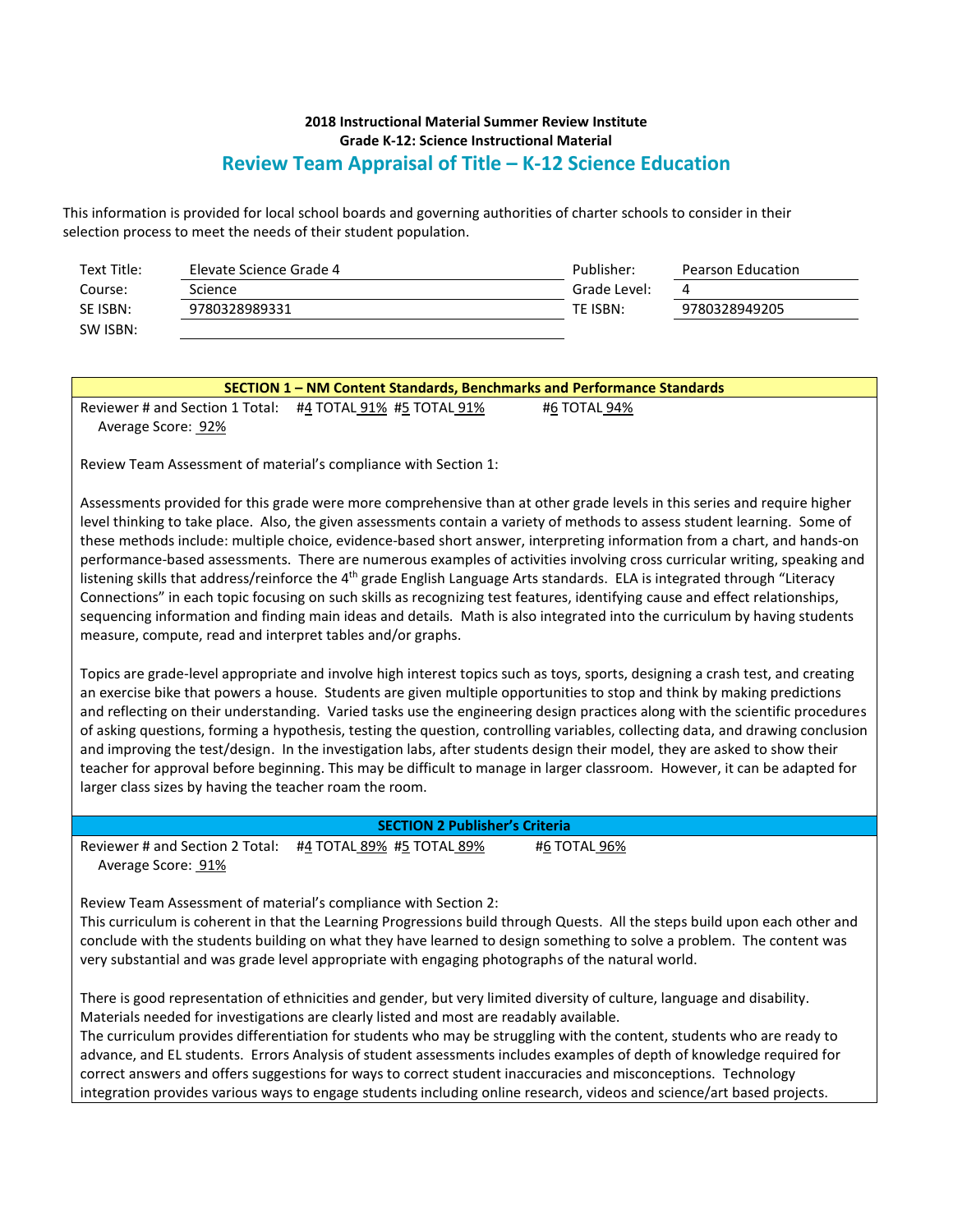#### **Reviewer Comments**

Reviewer #: 4 Reviewer Background: 17 years of experience, in 2<sup>nd</sup>-5<sup>th</sup> grade Comments: There are 8 units called "Topics." Each topic begins with a "Show What You Know" activity which allows for multiple entry points for students. Every topic has an engaging Quest addressing a real-life problem that students work on throughout the unit. Each unit also has several science readings, investigation labs and engineering labs. A typical  $4<sup>th</sup>$  grade teacher will have difficulty completing the entire curriculum in a school year. There is no guidance on adapting pacing to accommodate limited time.

Reviewer #: 5 Reviewer Background: 25 years of experience, in 1<sup>st</sup>-5<sup>th</sup> grade Comments: Good variety of hands-on design and development opportunities to support concepts.

Reviewer #: 6 Reviewer Background: 7 years of experience, in  $4<sup>th</sup>$  grade

Comments: Students are given numerous opportunities to display their level of understanding and encouraged to reach higher level thinking through Bloom's Taxonomy. Students are synthesizing skills and learned concepts while also providing evidence for their reasoning. In the Student Edition, students are given both vocabulary words and academic vocabulary words for the concept.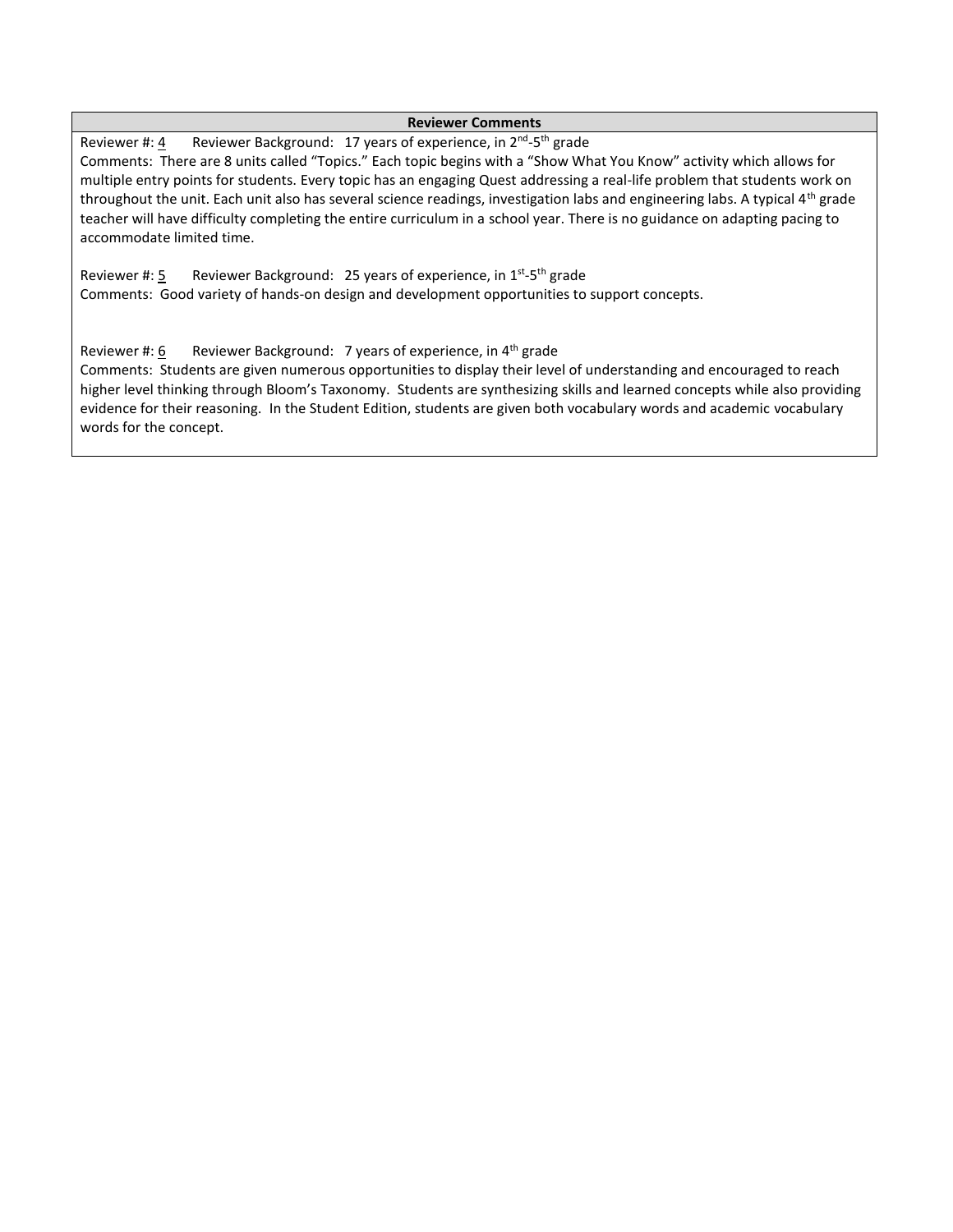This information is provided for local school boards and governing authorities of charter schools to consider in their selection process to meet the needs of their student population.

| Text Title: | Elevate Science Grade 5 | Publisher:   | Pearson Education |
|-------------|-------------------------|--------------|-------------------|
| Course:     | <b>Science</b>          | Grade Level: |                   |
| SE ISBN:    | 9780328989348           | TE ISBN:     | 9780328949212     |
| SW ISBN:    |                         |              |                   |

#### **Reviewer Comments**

Reviewer #: 4 Reviewer Background: 17 years of experience, in 2<sup>nd</sup>-5<sup>th</sup> grade

Comments: This curriculum was designed to meet the NGSS, not revised to fit in NGSS. There is too many active ties for most teachers to complete in one school year. There is not a pacing adaptation guideline to assist teachers in deciding the most important components to teach to fit the schedule.